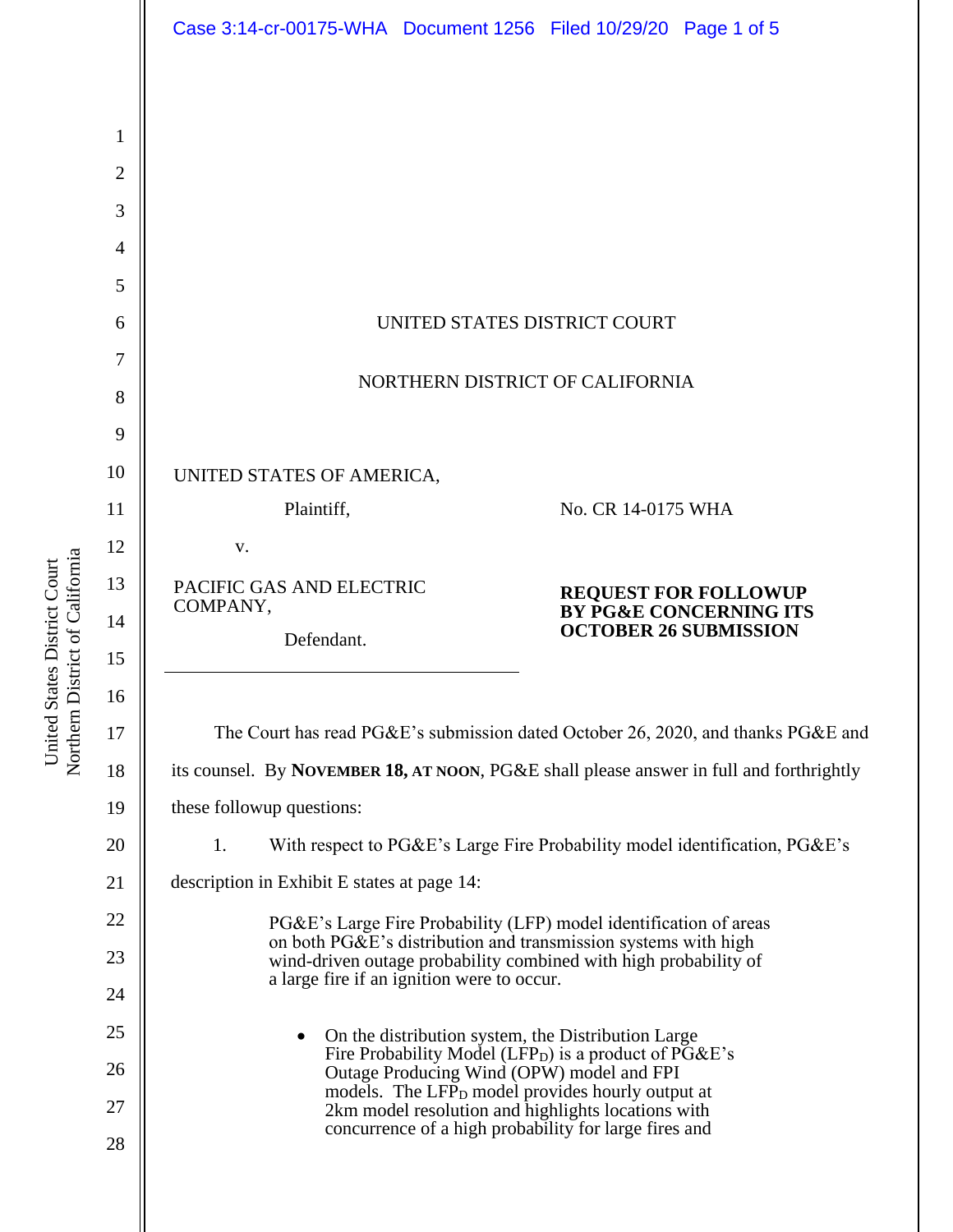|                     | Case 3:14-cr-00175-WHA  Document 1256  Filed 10/29/20  Page 2 of 5                                                        |  |  |  |
|---------------------|---------------------------------------------------------------------------------------------------------------------------|--|--|--|
|                     | high probability of wind-related outages on PG&E's                                                                        |  |  |  |
| 1                   | distribution system.                                                                                                      |  |  |  |
| $\overline{2}$      | On the transmission system, the Transmission Large<br>Fire Probability Model (LFP <sub>T</sub> ) is the product of PG&E's |  |  |  |
| 3<br>$\overline{4}$ | Transmission Operability Assessment (OA) model and<br>FPI models. The $LFP_T$ model provides hourly forecast              |  |  |  |
| 5                   | outputs for each transmission structure. The model<br>highlights locations with both an increased probability             |  |  |  |
| 6                   | for large fires and high probability of wind-related<br>failures on PG&E's transmission system.                           |  |  |  |
| 7                   | Leading up to the Zogg Fire, how close did the Distribution Large Fire Probability model come                             |  |  |  |
| 8                   | to assessing specifically the Girvan Distribution Line? Describe all September 2020                                       |  |  |  |
| 9                   | assessments made for the smallest area that included the Girvan Line.                                                     |  |  |  |
| 10                  | 2.<br>What were the specific ratings, scores and weightings considered by the PG&E                                        |  |  |  |
| 11                  | team, broken out for each distribution line in Shasta County in the September PSPS?                                       |  |  |  |
| 12                  | 3.<br>To what extent, if at all, did the Distribution Large Fire Probability model take                                   |  |  |  |
| 13                  | into account the extent to which vegetation had been cleared or trimmed or not cleared or                                 |  |  |  |
| 14                  | trimmed in the immediate vicinity of a specific distribution line?                                                        |  |  |  |
| 15                  | 4.<br>To what extent, if at all, did the Distribution Large Fire Probability model take                                   |  |  |  |
| 16                  | into account the fire threat tier level through which a specific distribution line ran?                                   |  |  |  |
| 17                  | Did the Distribution Large Fire Probability model take into account the difficulty<br>5.                                  |  |  |  |
| 18                  | or ease with which residents would be able to evacuate on short notice in the event of a                                  |  |  |  |
| 19                  | wildfire?                                                                                                                 |  |  |  |
| 20                  | 6.<br>For the smallest region that included the Girvan Line, what were PG&E's ratings                                     |  |  |  |
| 21                  | and/or assessments in days and hours leading up to the late September PSPS with respect to                                |  |  |  |
| 22                  | (see page 14 of Exh. E):                                                                                                  |  |  |  |
| 23                  | Fuel moisture;<br>(a)                                                                                                     |  |  |  |
| 24                  | Humidity;<br>(b)                                                                                                          |  |  |  |
| 25                  | Wind speed;<br>(c)                                                                                                        |  |  |  |
| 26                  | (d)<br>Air temperature;                                                                                                   |  |  |  |
| 27                  | Land type; and<br>(e)                                                                                                     |  |  |  |
| 28                  | Historical fire occurrences.<br>(f)                                                                                       |  |  |  |
|                     | ◠                                                                                                                         |  |  |  |

United States District Court<br>Northern District of California Northern District of California United States District Court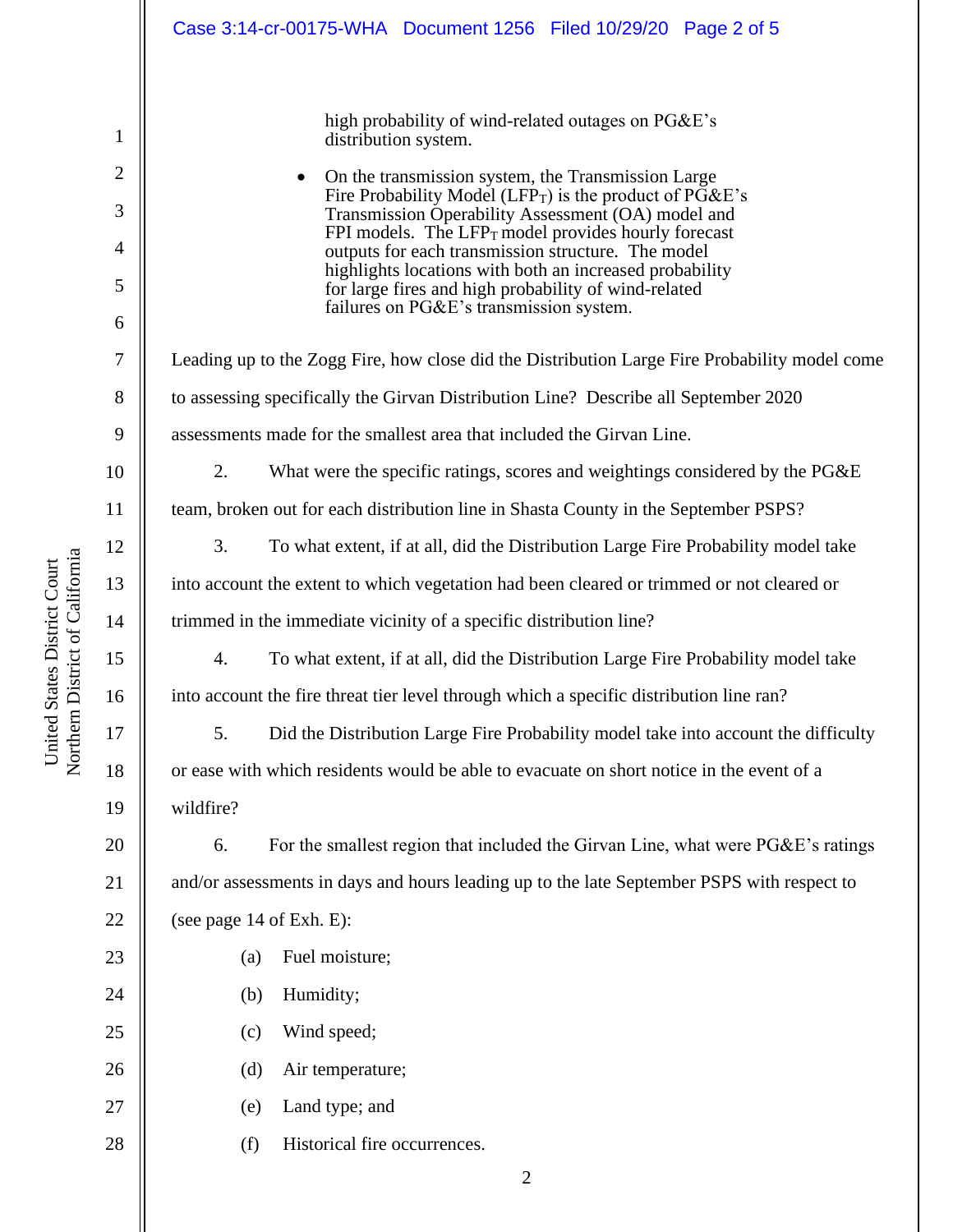1

2

3

4

5

6

7

8

9

10

11

12

13

14

15

16

17

18

19

20

21

22

23

24

7. How did those assessments compare specifically to the smallest region that included the de-energized line nearest the Girvan Line?

- 8. Explain specifically why some lines in Shasta County were de-energized but the Girvan Line in Shasta County was not. How close were any de-energized lines to the Girvan Line and what specifically accounted for the difference?
- 9. Describe with specificity and step-by-step how the "Distribution Large Fire Probability Model" works, how it weights various factors, and all other factors used and their weights in deciding which lines to de-energize. Is the decision done by algorithm or by subjective assessment? Please attach examples of any worksheets used for Shasta County in the late September PSPS.
	-
- 10. At page 16 of Exhibit E, PG&E states:

In light of the meteorological information indicating the potential for catastrophic wildfire and the customer impacts from mitigating that fire risk through de-energization, PG&E considered whether alternatives to de-energizing, such as additional vegetation management and disabling automatic reclosers, could adequately reduce the risk of catastrophic wildfire to obviate the need for de-energization. PG&E determined that these measures alone did not reduce the risk of catastrophic wildfire in areas within the PSPS scope sufficiently to protect public safety.

- PG&E conducted hazard tree mitigation efforts on circuits potentially in PSPS scope in the days leading up to the event and continued up through the day of de-energization.
- PG&E conducted pre-patrols of circuits and equipment in de-energization scope in the days leading up to the time of de-energization.
- The company disabled automatic reclosing in Tier 2/Tier 3 areas.
- PG&E deployed Safety and Infrastructure Protection (SIP) crews for real-time observations and fire response.
- With respect to this statement:

| 25 $\parallel$ | (a) | What hazard tree mitigation efforts were done on the Girvan Circuit "in the |
|----------------|-----|-----------------------------------------------------------------------------|
| 26             |     | days leading up to the event and continued up through the day of            |
| 27 $\parallel$ |     | de-energization" Please append all pertinent reports, photographs and       |
| 28             |     | documents and name the people who made any such effort.                     |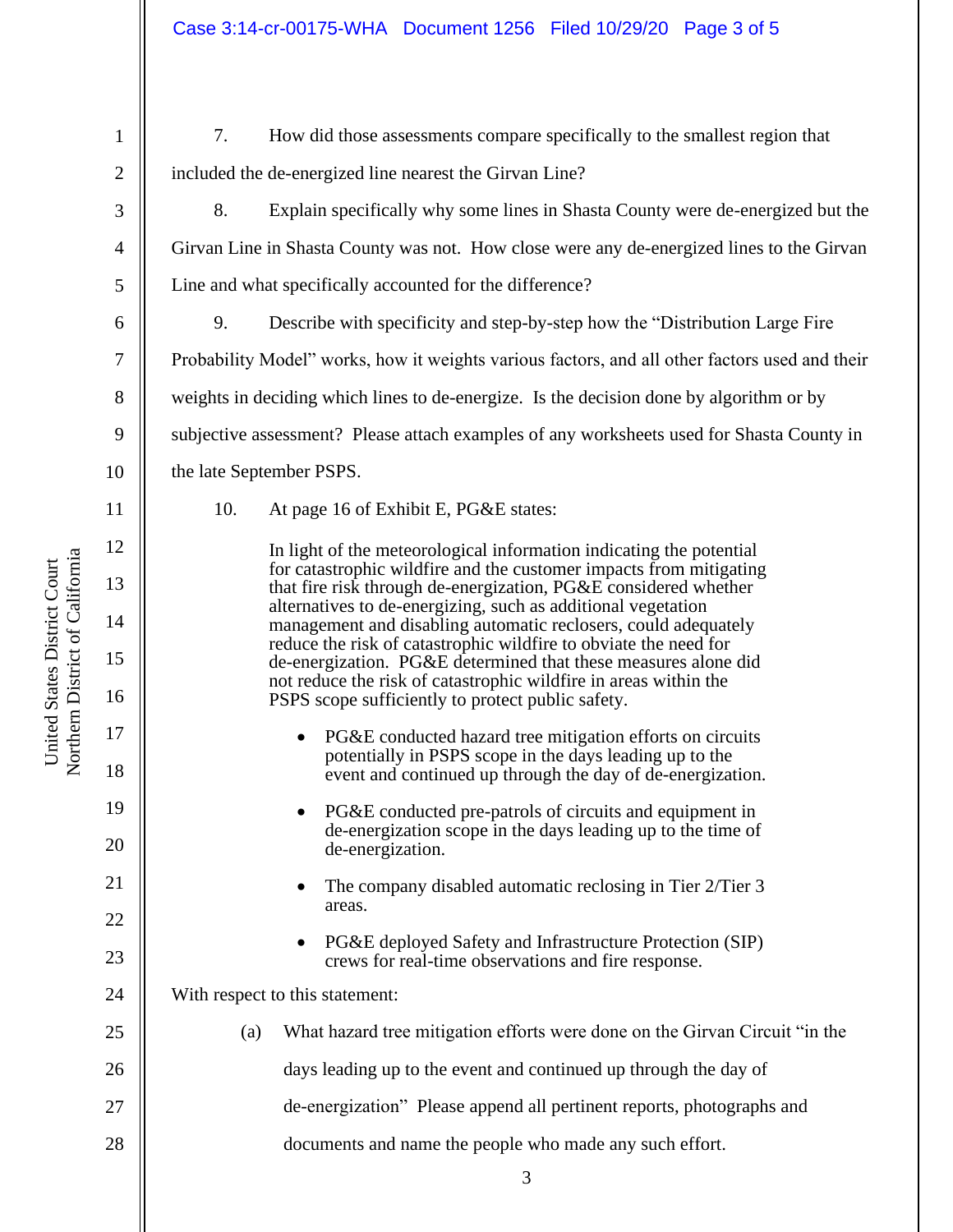| $\mathbf 1$     |
|-----------------|
|                 |
|                 |
| 4               |
| 5               |
| 6               |
| 7               |
| 8               |
| 9               |
| 10              |
| 11              |
| 12              |
| 13              |
| 14              |
| 15              |
| 16              |
| $\frac{17}{1}$  |
| 18              |
| 19              |
| 20              |
| $\overline{21}$ |
| $\overline{22}$ |
| 23              |

United States District Court Northern District of California

Northern District of California United States District Court

(b) What "pre-patrols" were done on the Girvan Circuit within the meaning of your statement in the run-up to the PSPS? (c) Was the Girvan Circuit in Tier 2 or Tier 3 and were any of its automatic reclosers "disabled" within the meaning of your statement? (d) Were any real-time crews deployed along the Girvan Circuit? 11. At page 23, Exhibit E states: PG&E teams met to discuss the models trending weaker in TP8 (Kern county). Leaders decided to abort the TP8 PSPS event as the latest forecasts indicated that no areas exceeded PSPS guidance. By 1142 PDT, all areas de-energized in this event were given the Weather All Clear. Specifically, please identify by name and position and role each member of the "PG&E Team" and each one of the "Leaders" referenced in this paragraph. 12. In its PSPS program, has PG&E ever de-energized a distribution line even though it had been cleared of hazard trees and limbs? If so, please give examples and explain why it de-energized lines with no such risk? 13. Why isn't the PSPS decision made by asking this simple question –– Is the line safe to conduct power during high winds? If yes, then PG&E would leave it on. If not, then PG&E would turn it off during the storm. The balancing-of-factors approach that PG&E uses, according to its generalized description, leaves open the possibility that a line will remain powered up even though it's unsafe to do so in a windstorm (due to the presence of hazard trees or threatening limbs not yet fixed by PG&E). 14. With respect to Exhibit D, the first photograph shows a gray pine uphill from the distribution line looming in the direction of the transmission line. Is this the gray pine that was eventually recovered by CAL FIRE? Is that gray pine still there? Is there specific evidence that this particular gray pine was trimmed or removed prior to the Zogg Fire? Was this tree identified for work by any patrol?

15. If this is not the tree taken by CAL FIRE, then do we have anywhere a pre-fire photograph of the tree that was taken?

28

24

25

26

27

4